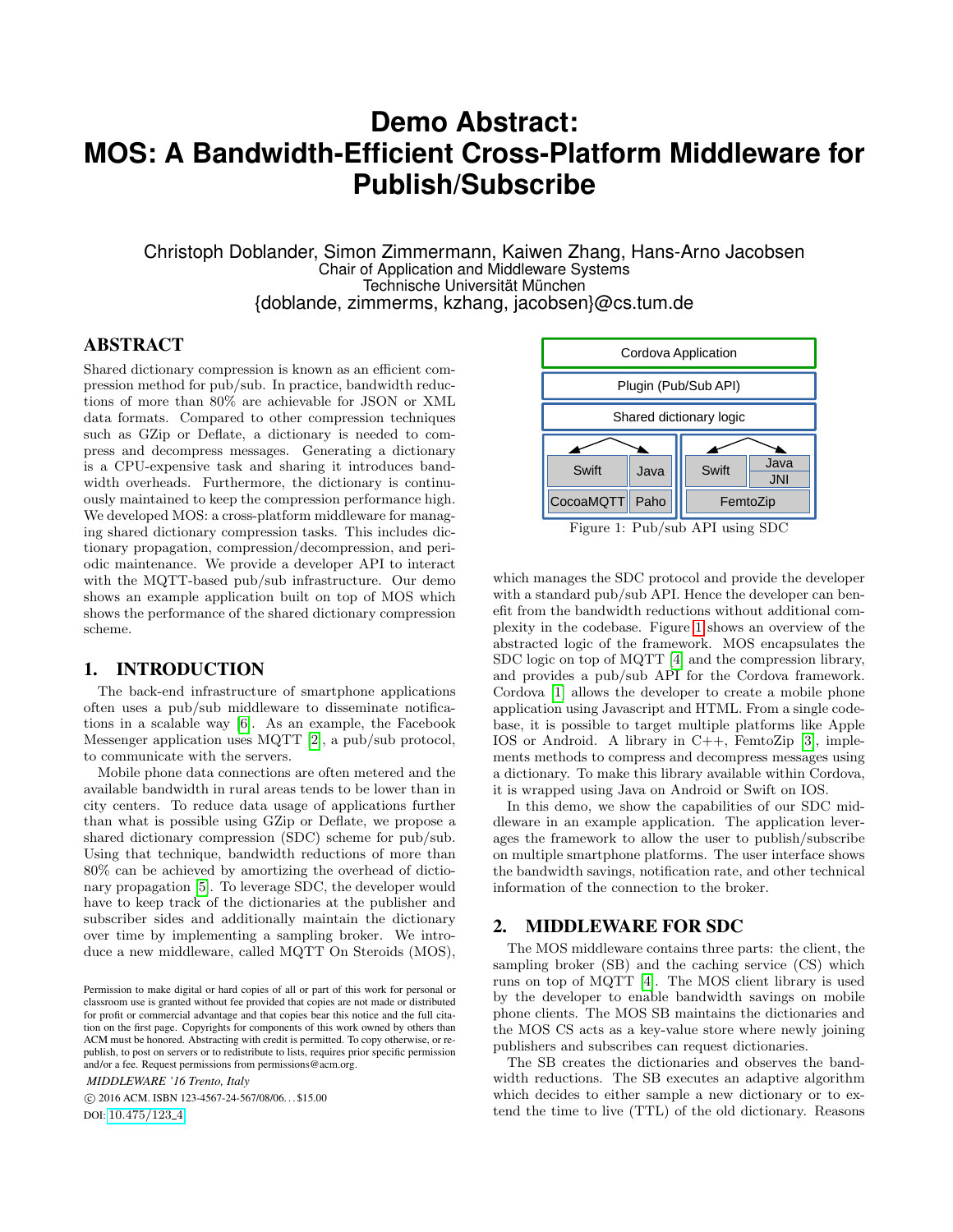<span id="page-1-8"></span>

| Format    | Deflate | Adaptive algorithm |
|-----------|---------|--------------------|
| DEBS-CSV  | 34.5%   | $41.65\%$          |
| DEBS-XML  | 53.3%   | 85.46\%            |
| DEBS-JSON | 45.4\%  | $41.65\%$          |

Table 1: Bandwidth reduction [\[5\]](#page-1-2)

for a new dictionary include changes over time in the content of notifications which could make a dictionary obsolete. The adaptive algorithm chooses the parameters for the dictionary, the size, and over how many historic notifications should be sampled. The size of the dictionary impacts compression performance and bandwidth overhead and the length of historic messages impacts the time to sample a dictionary. The adaptive algorithm is a heuristic which tries to find a balance between the two parameters [\[5\]](#page-1-2). The client library is split up in several layers (see Figure [1\)](#page-0-0). It encapsulates a MQTT client and the library FemtoZip [\[3\]](#page-1-5) which is used for dictionary-based compression. The SDC logic keeps track of current active dictionaries and removes them when TTL is reached. Figure [1](#page-0-0) shows the interactions between client and MQTT broker. Each topic has a corresponding dictionary topic. As an example, when the developer subscribes to a topic or publishes a new notification, the library additionally subscribes to the corresponding dictionary topic. In case a compressed notification is received, the library uncompresses the notification transparently using the correct dictionary. Also when a new notification is published, it is transparently compressed in case a dictionary is available for this topic.

Our demonstration, see Figure [3](#page-1-6) is done with an example dataset from the DEBS 2015 Grand Challenge [\[7\]](#page-1-7). Table [1](#page-1-8) shows the achieved bandwidth savings using the MOS middleware when using the dataset. One interesting observation is that the final compressed size of notifications across formats is nearly the same, with at most 88% reduction for XML. Therefore, the developer can choose the notification format which is most practical or convenient without worrying about data size.

#### 3. REFERENCES

- <span id="page-1-4"></span>[1] Apache Cordova. [https://cordova.apache.org/.](https://cordova.apache.org/)
- <span id="page-1-1"></span>[2] Facebook Messenger. [https://www.facebook.com/notes/10150259350998920.](https://www.facebook.com/notes/10150259350998920)
- <span id="page-1-5"></span>[3] FemtoZip. [https://github.com/gtoubassi/femtozip.](https://github.com/gtoubassi/femtozip)
- <span id="page-1-3"></span>[4] MQTT. [http://mqtt.org/.](http://mqtt.org/)
- <span id="page-1-2"></span>[5] C. Doblander, T. Ghinaiya, K. Zhang, and H.-A. Jacobsen. Shared Dictionary Compression in Publish/Subscribe. In Proceedings of the 10th ACM International Conference on Distributed Event-Based Systems, DEBS '16, 2016.
- <span id="page-1-0"></span>[6] H.-A. Jacobsen, A. Cheung, G. Li, B. Maniymaran, V. Muthusamy, and R. S. Kazemzadeh. The PADRES Publish/Subscribe System. In Principles and Applications of Distributed Event-Based Systems, pages 164–205. IGI Global, 2010.
- <span id="page-1-7"></span>[7] Z. Jerzak and H. Ziekow. The DEBS 2015 Grand Challenge. In Proceedings of the 9th ACM International Conference on Distributed Event-Based Systems, DEBS '15, pages 266–268, New York, NY, USA, 2015. ACM.



Figure 2: MQTT sequence

<span id="page-1-6"></span>

# Publication

Percentage Compression



## Average CPU Time Message Compression



Figure 3: Screenshot of the Android application